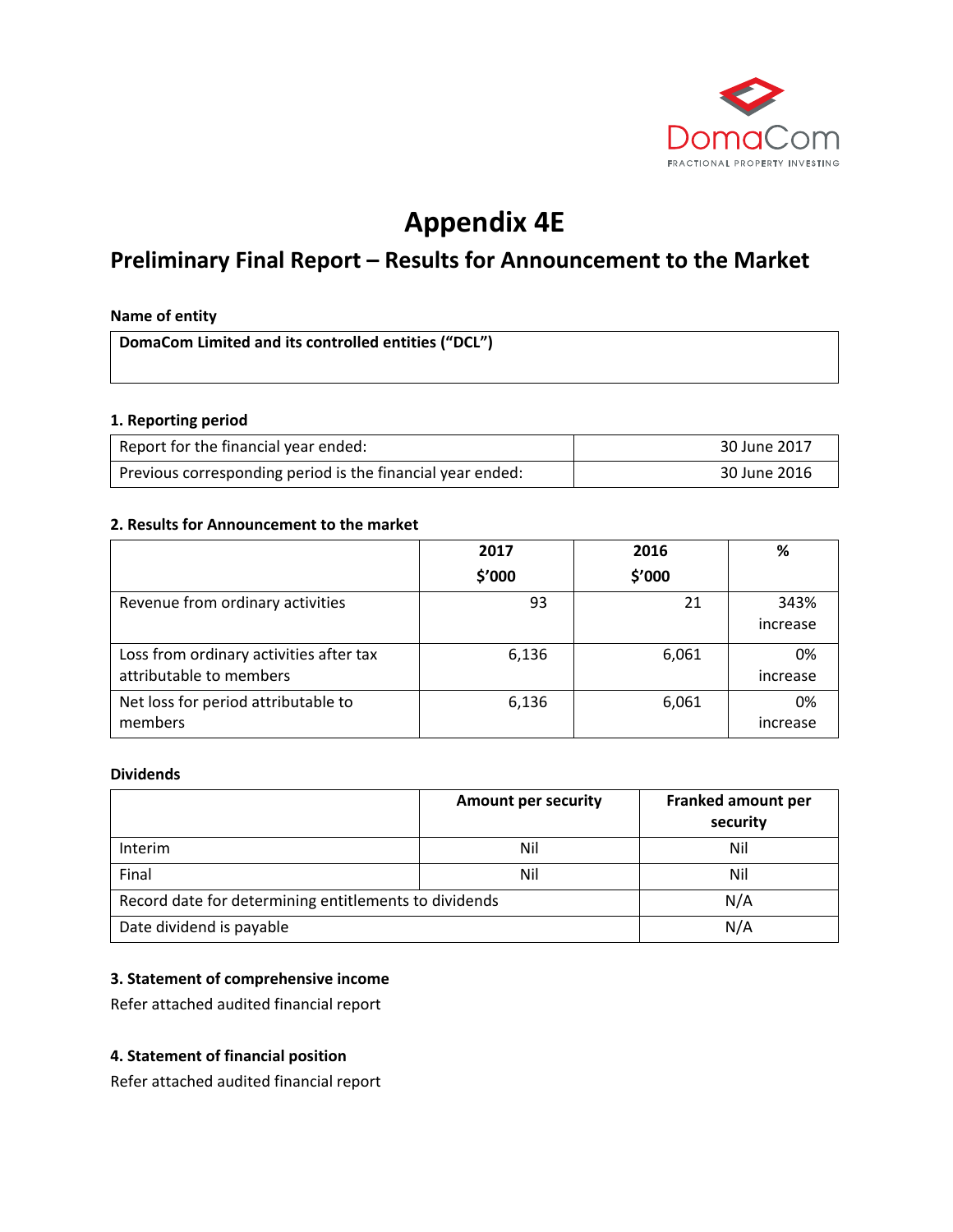# **5. Statement of cash flows**

Refer attached audited financial report

# **6. Statement of changes in equity**

Refer attached audited financial report

#### **7. Dividends**

|                                            | Date of payment | Total amount of<br>dividend |
|--------------------------------------------|-----------------|-----------------------------|
| Interim dividend - year ended 30 June 2017 | N/A             | \$0.00                      |
| Final dividend - year ended 30 June 2017   | N/A             | \$0.00                      |

#### **8. Details of dividend or distribution reinvestment plans in operation are described below:**

Not applicable

#### **9. Net tangible assets per security**

|                                                  | <b>Current Period</b> | <b>Previous</b>      |
|--------------------------------------------------|-----------------------|----------------------|
|                                                  |                       | corresponding period |
| Net tangible asset backing per ordinary security | 2.9 cents             | 2.4 cents            |

#### **10. Details of entities over which control has been gained or lost during the period**

| Name of entities | Date of change in control |
|------------------|---------------------------|
| N/A              | N/A                       |

#### **11. Details of associates and joint venture entities**

| Name of associate or joint venture | % securities held |
|------------------------------------|-------------------|
| N/A                                | N/A               |

#### **12. Details of significant information relating to the entity's financial performance and financial position**

Refer attached audited financial report

#### **13. For foreign entities which set of accounting standards is used in compiling this report**

N/A

# **14. Commentary on the results for the period**

Refer to attached audited financial report for detailed commentary on the results for the period